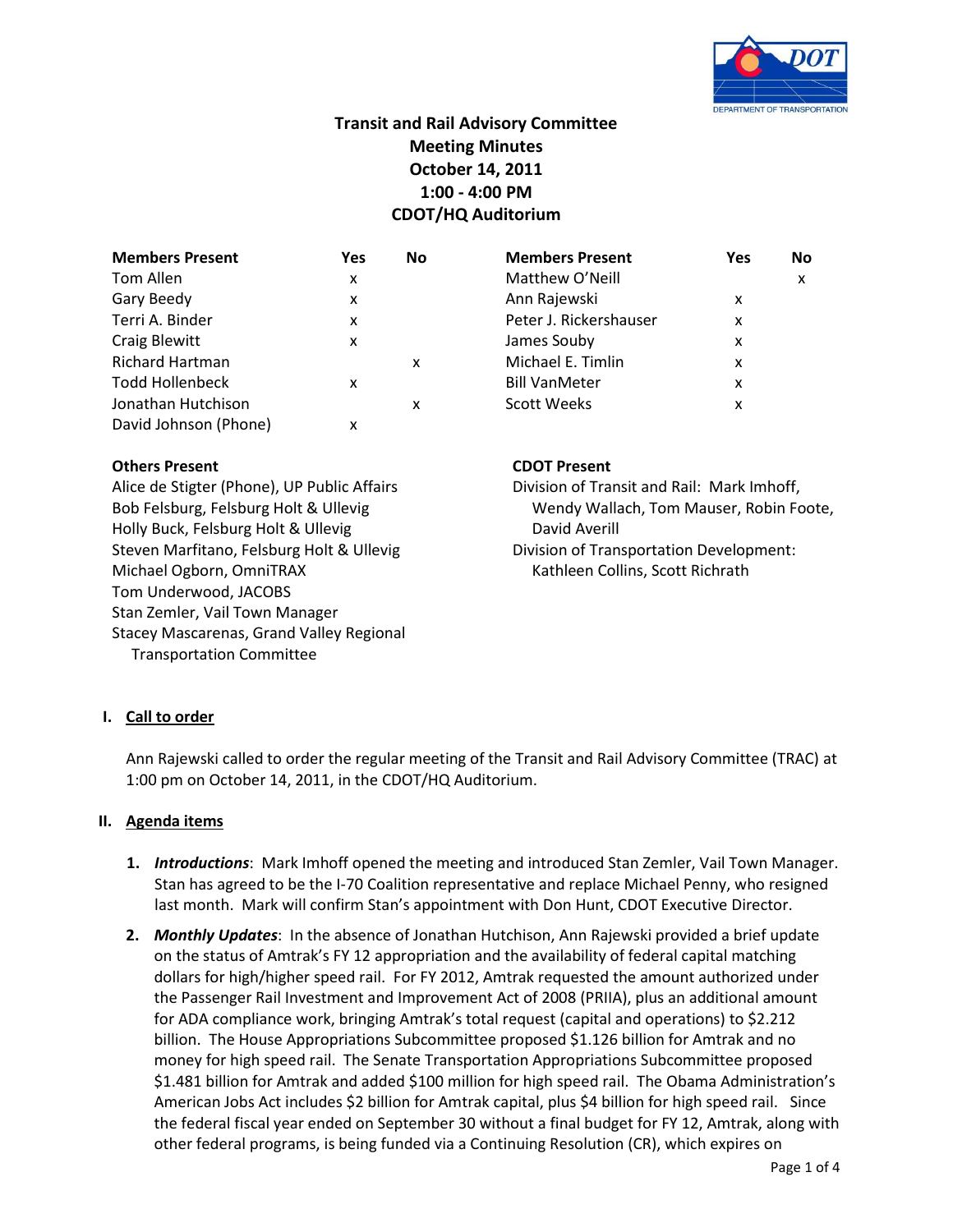November 18. The CR provides Amtrak with \$1.461 billion, which reflects \$23 million reduction due to the debt ceiling law enacted in August. The next step in determining Amtrak's FY 12 appropriation is a joint House/Senate conference committee, which will resolve the differences. In closing, it was noted that states that have been successful in receiving federal capital money continued refining their intercity rail programs and advancing capital projects to a state of "shovelreadiness" even when federal capital support was lacking. For that reason, CDOT is encouraged to continue its intercity rail development efforts so a competitive application can be submitted when funds become available.

Tom Mauser provided an update on the FASTER FY 2013 call for projects. The Transit Section hosted a conference call regarding the process for this round of FASTER; 24 individuals participated in the call. Additional guidance was provided in a question-answer format and was posted on [Division of Transit and Rail's public website](http://www.coloradodot.info/programs/transitandrail/transit/documents/UpdateonFASTERTransitApplicationGuidance.pdf). FASTER FY 2013 applications are due on noon October 28, 2011.

The FTA announced its FY 2011 awards for the 5309 State of Good Repair (SGR) and Bus Livability grant programs. Of the \$26.4 million requested in the SGR consolidated application for rural areas (and Grand Junction), Colorado received approximately \$3.4 million for five projects. Colorado's urbanized systems were awarded three projects totaling approximately \$7.4 million. This brings the statewide total of SGR funding to about \$10.8 million. No Colorado projects, either rural or urbanized, were selected for Bus Livability funding.

Jim Souby announced the retirement of Bill Millar, American Public Transportation Association, and the departure of his institutional knowledge to the industry. Jim wanted to keep Bill in an advisory role; however, his organization could not support this resource and requested CDOT consider this option.

**3.** *Short Line and Freight Discussion*: Michael Ogborn provided a PowerPoint presentation titled [American Short Line and Regional Railroad Association.](http://www.coloradodot.info/about/committees/trac/Documents/American%20Short%20Line%20and%20Regional%20Railroad%20Association/view) Short line railroads are local railroads with annual revenues of \$28 million. These railroads are governed by the federal Surface Transportation Board. They are usually light density lines leased or purchased from the large (Class I) carrier such as UP or BNSF. There are over 550 short lines that operate in 49 states, over 50,000 miles of railroad track; this is nearly 30 percent of the nation's total railroad mileage. Short lines are a feeder system for the large Class I railroads. One out of every four rail cars moving on the national rail network. Short lines employ nearly 20, 000 people, serve over 13,000 facilities, and haul over 14 million carloads per year.

Short lines provide fuel savings and environmentally friendly shipping for small businesses and communities around the country. One rail freight car can carry the equivalent of four truck loads; and can carry a ton of cargo 436 miles on one gallon of fuel. Railroads are working to reduce emissions of particular matter by 90 percent and nitrogen oxide by 80 percent. Colorado has 12 short line railroads that carry freight only. It was agreed that all railroads promote economic development. A challenge continues to be linking with multiple shippers.

The Middle Class Tax Relief Act of 2010 extended short line's Section 45G Tax Credit for tax years 2010 and 2011. Section 45G enables regional short lines to claim a tax credit of 50 cents for every dollar spent on infrastructure improvements, up to an annual cap of \$3,500/mile of owned or leased track. Efforts to extend the act into 2012 are now underway. The benefit to the tax credit is this is a national network and it creates jobs.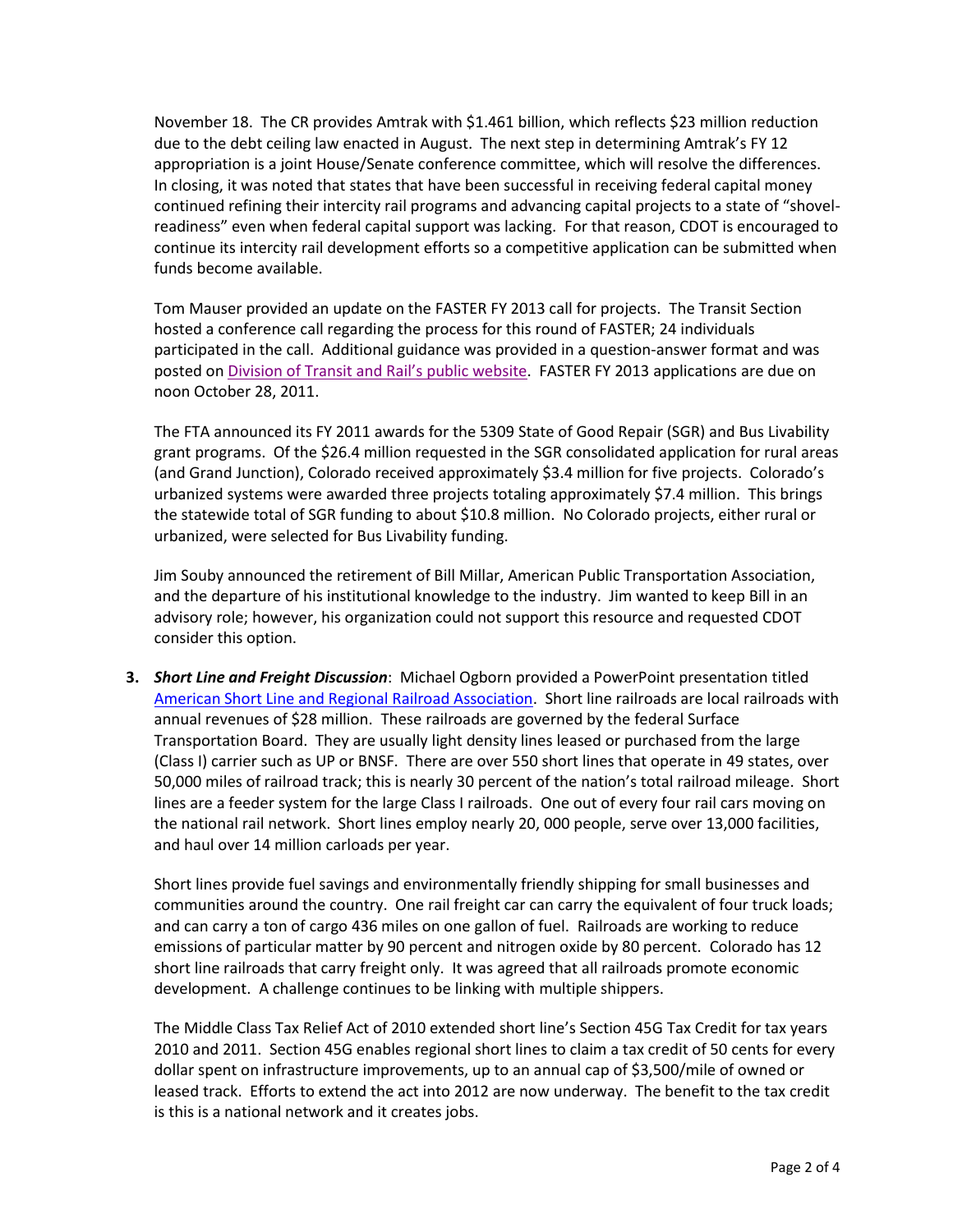A Short Line Loan Program was discussed and it was agreed it would be well received in Colorado. Nebraska and Kansas have Loan Programs that have low costs loans or grants. Kansas was able to build a new by-pass utilizing the Loan Program.

Truck size and weight issues were also discussed. Independent studies have concluded that heavier trucks make roads less safe. Large trucks are already dangerous with a fatal crash involvement rate 40 percent higher than the rate for passenger cars. Increasing truck weights is likely to lead to brake-maintenance problems and longer stopping distances. The U.S. Department of Transportation expressed specified concern about the ability to maintain brakes. Adding weight to a truck makes it more likely that the truck's equipment will wear out sooner including such truck components as brakes, suspension, and tires. In a study on truck crashes in Washington State, the Insurance Institute of Highway Safety found that 77 percent of tractortrailers involved in crashes had defective equipment.

Nearly half of the bridges in the United States are more than 40 years old. One of every four bridges in the US is structurally deficient or functionally obsolete. The additional cost of repairing bridge damage caused by raising truck weights from 80,000 pounds to 97,000 pounds could be as much as \$65 million. While adding a sixth axle to a 97,000 pound truck may mitigate payment damage, it will increase bridge damage. A 2011 nationwide poll found that 72 percent of registered voters opposed allowing increased weights to 97,000 pounds. Increasing size and weight would adversely affect intermodal efficiency as today's intermodal cars are designed for double stack operations. Increased weights would mean 25-33 percent of existing cars would be rendered obsolete. If truck weights are increased, many containers would be too heavy to double stack. The inability to double stack will lead to intermodal inefficiencies, higher costs for shippers, and increased fuel usage and emissions.

**4.** *Performance Measures Discussion*: Scott Richrath provided a PowerPoint presentation on [Performance Measures at CDOT.](http://www.coloradodot.info/about/committees/trac/Documents/Performance%20Measures%20at%20CDOT%2010-14-2011/view) Performance measures support management decisions and are used when meeting with stakeholders.

CDOT strives for and measures its performance by utilizing Visions, Goals, and Objectives from Procedural Directive (PD) 14, and Annual Objectives or Targets. The visions are aspirational, department-wide, and long term, and cannot be met with anticipated resources. The PD 14 Goals/Objectives were established by Policy Directive 14.0 in 2008, in conjunction with the Long Range Plan. These goals are specific, measurable, achievable, and results-oriented. The Annual Objectives or Targets are resource-constrained. They are annually established based on Policy Directive 14 and budgeted allocations. CDOT uses performance measures to publish the Annual Performance Report. The report includes the objectives and the actual performance; performance is identified by number or grade letter, and a red-yellow-green stop light indicator. The stop light indicator readily identifies failed performance. Performance measures are also used for the Transportation Deficit Report, which is mandated by the state legislature, as well as reports to the FHWA. Bob Felsburg provided a PowerPoint presentation titled[, Establish](http://www.coloradodot.info/about/committees/trac/Documents/Establish%20a%20Framework%20for%20Transit%20Performance%20Measures%2010-14-2011/view) a [Framework for Transit Performance Measures.](http://www.coloradodot.info/about/committees/trac/Documents/Establish%20a%20Framework%20for%20Transit%20Performance%20Measures%2010-14-2011/view) The following guiding principles were discussed:

- Create a structured, simplified system that organizes performance measures in a manner that improves the understanding and the usefulness of the measures.
- Recognize the Vision and the Vision Values already established by the TRAC.